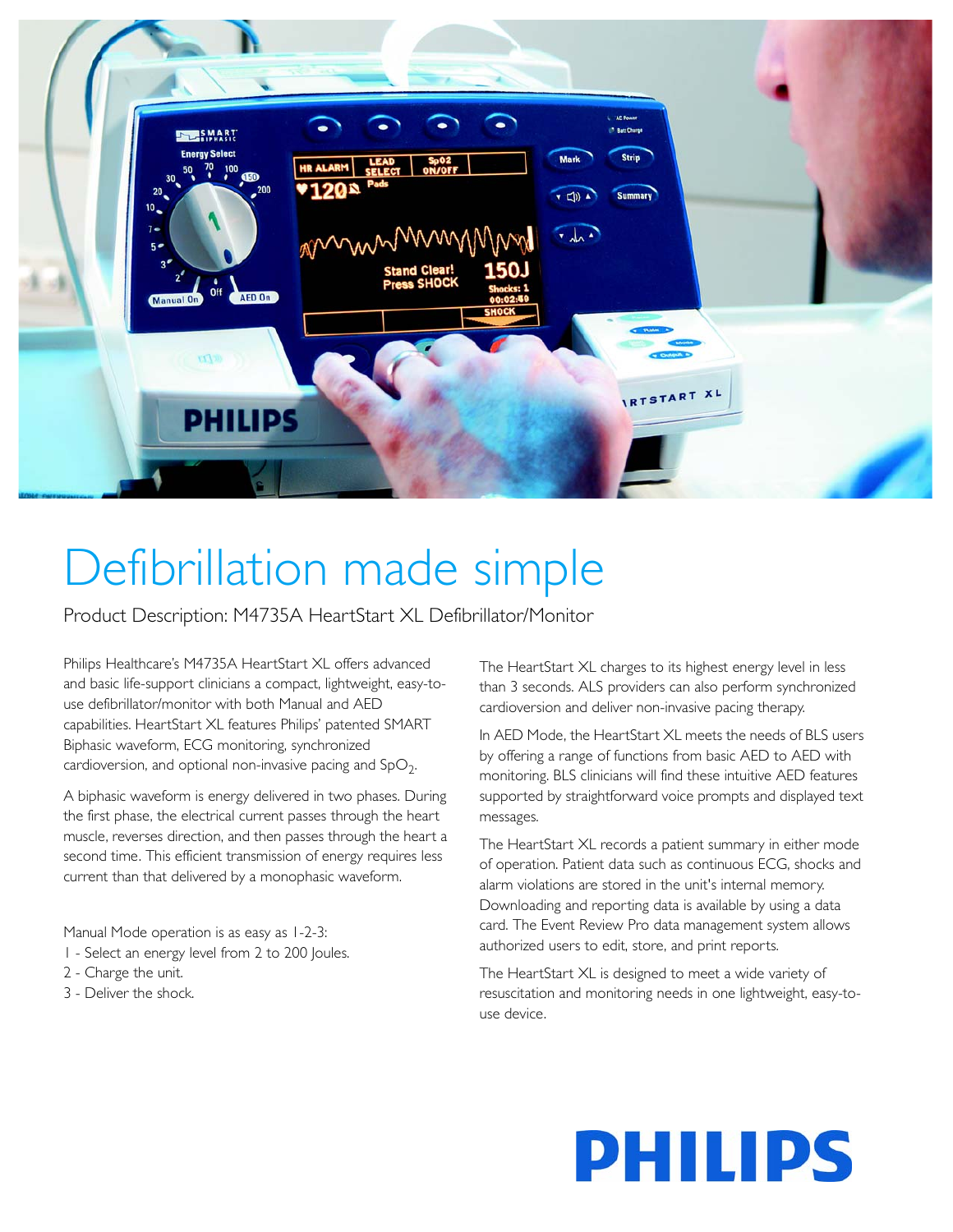## Features

# SMART Biphasic waveform for defibrillation therapy ECG monitoring through pads and separate monitoring electrodes Alarms on HR limits and shockable rhythms Synchronized cardioversion Manual and AED operation ▶ Built-in 50 mm strip chart printer Bright Liquid Crystal Display (LCD) display for viewing waveforms and messages Internally stored event summary which may be printed ▶ Voice prompts in AED mode ▶ Adjustable ECG size Adjustable volume Setup mode, automatic self-tests and error handling Integrated AC power  $\triangleright$  SpO<sub>2</sub>/Pulse Oximetry with alarms Non-invasive pacing (using a monophasic truncated exponential current waveform) 5-lead ECG monitoring cable, AAMI or IEC labeling Standard Features Optional Features

#### Standard Accessories

- ▶ Sealed Lead Acid Battery
- Hands-Free Multifunction Defib Electrode Cable
- ▶ ECG Patient Cable (3 lead)
- Disposable Monitoring Electrodes (5)
- $\triangleright$  Rolls of printer paper (2)
- **Instructions for Use**
- ▶ Quick Reference Card
- ▶ User Training Workbook
- ▶ Test Load
- AC Power Cord

#### Ordering Option Information

| OB <sub>3</sub> | Service Manual                                                                                            |
|-----------------|-----------------------------------------------------------------------------------------------------------|
| OBP             | User Training Video                                                                                       |
| COI             | $SpO2$ Monitoring with adult reusable transducer                                                          |
| CO <sub>2</sub> | Non-invasive Pacing                                                                                       |
| CO <sub>3</sub> | 12-pin, 5 lead ECG Cable                                                                                  |
| CO <sub>5</sub> | User Training CD-ROM                                                                                      |
| CO7             | Hands-free cable M3507A (barrel connector) and<br>Text Load (M1781A - barrel connector)                   |
| CO8             | Hands-free cable (M3508A - flat connector) and<br>Test Load (M3725A - flat connector) - Default<br>option |
| C10             | Data Card                                                                                                 |
| CI3             | External paddles with Paddle Contact Indicator                                                            |
| C <sub>24</sub> | External Sterilizable Paddles                                                                             |
|                 | (Option not available in the U.S. and Canada)                                                             |
| 103             | 12-pin Sync Cable                                                                                         |
| W18             | Extends 1-year CE On-site to 2-Year CE On-site<br>Warranty                                                |
| WI9             | Extends 1-year CE On-site to 3-Year CE On-site<br>Warranty                                                |
| W20             | Extends I-year CE On-Site to 5-Year CE On-site<br>Warranty                                                |
| WA0             | Provides a 5-year bench repair with loaner                                                                |
|                 | (U.S./Canada only)                                                                                        |
| <b>WAI</b>      | Converts standard warranty to a 5-year BioMed<br>Warranty (U.S. only)                                     |

# Upgrades/Supplies/Accessories

| <b>Upgrades</b>         |                |  |  |
|-------------------------|----------------|--|--|
| M4738A                  | Pacing Upgrade |  |  |
| M4739A                  | $SpO2$ Upgrade |  |  |
| <b>External Paddles</b> |                |  |  |

| M4745A | Sterilizable External Paddles |
|--------|-------------------------------|
| M4746A | External Paddles with PCI     |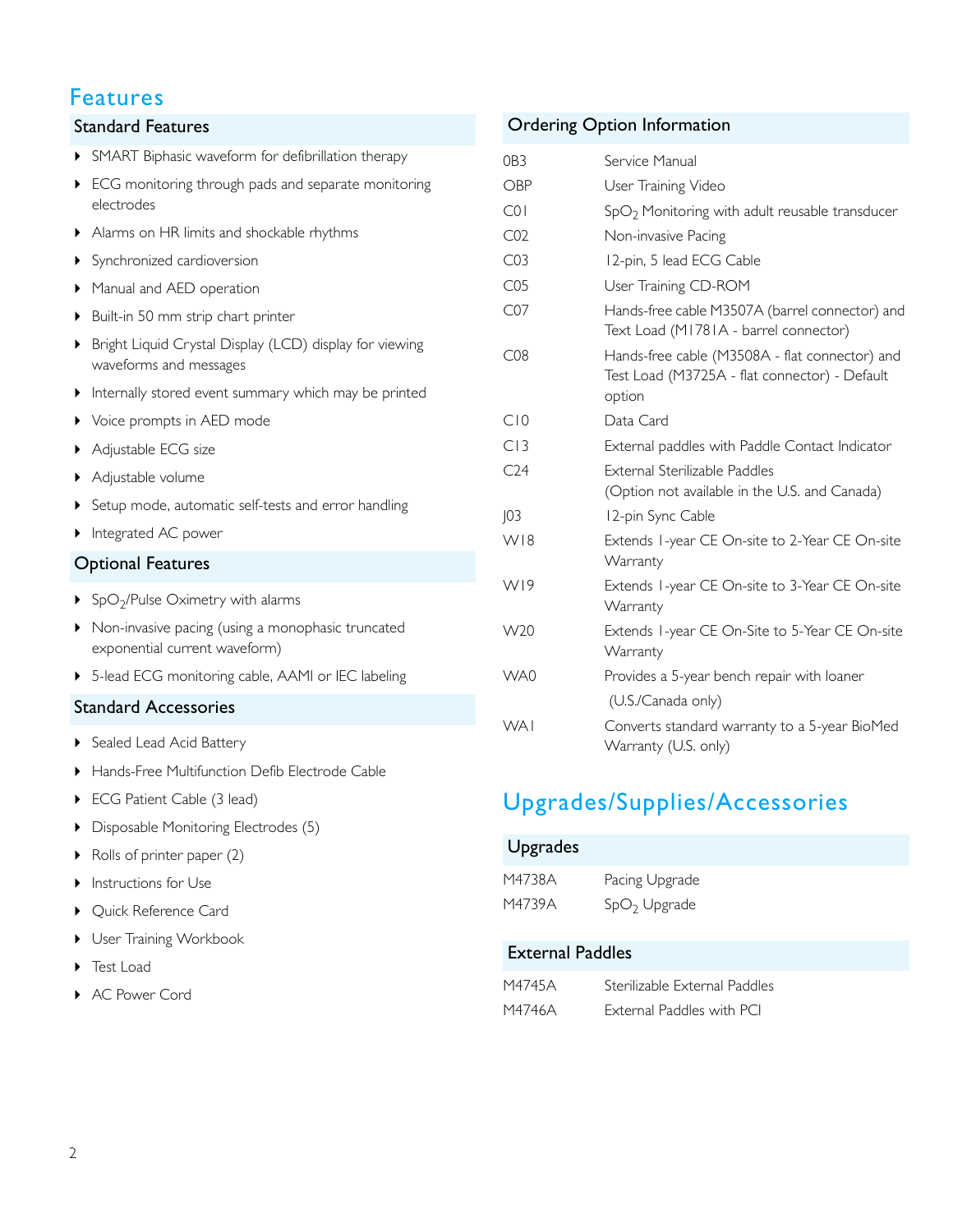### Internal Paddles

| M1741A | 7.5 cm Switchless              |
|--------|--------------------------------|
| M1742A | 6.0 cm Switchless              |
| M1743A | 4.5 cm Switchless              |
| M1744A | 2.8 cm Switchless              |
| M4741A | 7.5 cm Switched                |
| M4742A | 6.0 cm Switched                |
| M4743A | 4.5 cm Switched                |
| M4744A | 2.8 cm Switched                |
| M4740A | Internal Paddles Adapter Cable |

#### Pads/Electrodes

| M3713A          | HeartStart Multifunction Adult Plus                                            |
|-----------------|--------------------------------------------------------------------------------|
| M3716A          | HeartStart Multifunction Adult Radiolucent                                     |
| M3717A          | HeartStart Multifunction Pediatric Plus                                        |
| M3718A          | HeartStart Multifunction Adult Radiotransparent/<br>Reduced Skin Irritation    |
| M3719A          | HeartStart Multifunction Pediatric<br>Radiotransparent/Reduced Skin Irritation |
| M3501A          | Multifunction Defib Adult Electrode, AAMI                                      |
| M3502A          | Multifunction Defib Adult Electrode, IEC                                       |
| M3503A          | Multifunction Defib Pediatric Electrode, IEC                                   |
| M3504A          | Multifunction Defib Pediatric Electrode, AAMI                                  |
| DP <sub>2</sub> | HeartStart AED Defibrillation Pads (2 pack)                                    |
| DP6             | HeartStart AED Defibrillation Pads (6 pack)                                    |

#### Pads/Paddle Cables

| Multifunction Defib Pads Connector Cable |
|------------------------------------------|
| HeartStart Pads Connector Cable          |
| Pads Adapter (use with M3507A)           |
| Adapter Extension Cable                  |
|                                          |

## ECG Monitoring Electrodes

M2202A High Tack Foam ECG Electrode 5 electrodes/ pouch (300 electrodes/case)

| <b>ECG Cables</b> |                                            |
|-------------------|--------------------------------------------|
| M1500A            | 3-Lead ECG Trunk Cable (AAMI)              |
| M1663A            | 10-Lead Trunk Cable                        |
| M1668A            | 5-Lead Trunk Cable                         |
| M1669A            | 3-Lead Trunk Cable                         |
| M1949A            | 10-Lead Trunk Cable                        |
| M1605A            | 3-Lead ECG Patient Cable with Snaps (AAMI) |
| M1671A            | 3-Lead ICU Grabber (AAMI)                  |
| M1672A            | 3-Lead ICU Grabber (IEC)                   |
| M1673A            | 3-Lead ICU Snap (AAMI)                     |
| M1674A            | 3-Lead ICU Snap (IEC)                      |
| M1675A            | 3-Lead OR Grabber (AAMI)                   |
| M1678A            | 3-Lead OR Grabber (IEC)                    |
| M1510A            | 3-Lead ECG Trunk Cable (IEC)               |
| M1615A            | 3-Lead ECG Patient Cable with Snaps (IEC)  |
| M1520A            | 5-Lead ECG Trunk Cable (AAMI)              |
| M1625A            | 5-Lead ECG Patient Cable with Snaps (AAMI) |
| M1530A            | 5-Lead ECG Trunk Cable (IEC)               |
| M1635A            | 5-Lead ECG Patient Cable with Snaps (IEC)  |
| M1968A            | 5-Lead ICU Grabber (AAMI)                  |
| M1644A            | 5-Lead ICU Snap (AAMI)                     |
| M1973A            | 5-Lead OR Grabber (AAMI)                   |
| M1971A            | 5-Lead ICU Grabber (IEC)                   |
| M1645A            | 5-Lead ICU Snap (IEC)                      |
| M1974A            | 5-Lead OR Grabber (IEC)                    |
| $Sune$ Cablos     |                                            |

# Sync Cables

M1783A 12-pin Sync Cable

## SpO<sub>2</sub> Sensors/Cables

| MI 191A         | Adult Finger Reusable $SpO2$ Sensor (2 meters)             |
|-----------------|------------------------------------------------------------|
| M1191B          | Adult Finger Reusable $SpO2$ Sensor (2 meters)             |
| MI 191 AL       | Adult Finger Reusable $SpO2$ Sensor (3 meters)             |
| <b>MI 191BL</b> | Adult Finger Reusable SpO <sub>2</sub> Sensor (3 meters)   |
| M1192A          | Pediatric Finger Reusable SpO <sub>2</sub> Sensor (1.5     |
|                 | meters)                                                    |
| MI 192T         | Pediatric Finger Reusable $SpO2$ Sensor (45 cm)            |
| MI 194A         | Adult/Pediatric Ear Clip, Reusable SpO <sub>2</sub> Sensor |
| MI 196A         | Reuseable Adult $SpO2$ Clip Sensor (3 meters)              |
| MI 196T         | Reuseable Adult SpO <sub>2</sub> Clip Sensor (0.9 meters)  |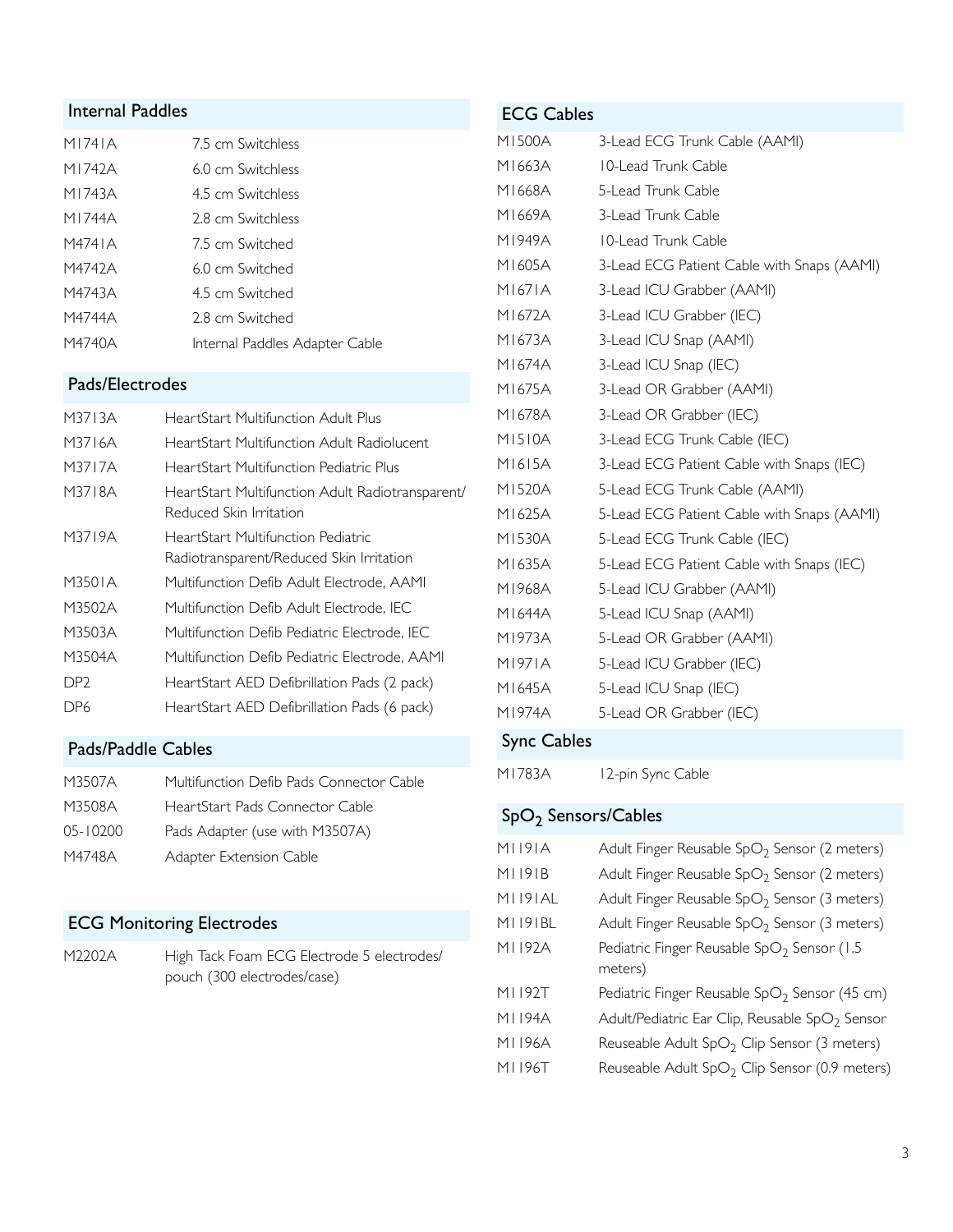| M1941A<br>2-meter extension cable |  |
|-----------------------------------|--|
|-----------------------------------|--|

M1943A Nellcor SpO<sub>2</sub> Sensor Adapter Cable

#### Miscellaneous

| M4751A                 | Accessory Pouch                                                              |
|------------------------|------------------------------------------------------------------------------|
| M1781A                 | Test Load for use with M3507A                                                |
| M3725A                 | Test Load for use with M3508A                                                |
| 989803147711 Data Card |                                                                              |
| M3516A                 | HeartStart Sealed Lead Acid Battery                                          |
|                        | 453564045111 User Training CD-ROM                                            |
| M4747A                 | Battery Charger Kit                                                          |
| 40457C                 | 1 box 50 mm Strip Chart Thermal Paper<br>$(10 \text{ rolls/box})$            |
| 40457D                 | 1 box 50 mm Strip Chart Thermal Paper<br>$(80$ rolls/box)                    |
| 989803135291           | Cadex C7200 Battery Charger (holds 2 XL<br>batteries)                        |
|                        | 989803135321 Cadex C7400 Battery Charger (holds 4 XL<br>batteries)           |
|                        | 989803135341 Cadex C7400 Battery Charger (holds 2 XL and 2<br>MRx batteries) |

## Specifications

#### General

Dimensions: 19.0 cm (H) x 37.6 cm (W) x 34.6 cm (L) (7.5 in. x 14.8 in. x 13.7 in.)

Weight: 6.0 kg (13.3 lbs.) including battery and full roll of paper.

#### Defibrillator

Waveform: Biphasic Truncated Exponential. Waveform parameters adjusted as a function of patient impedance.

Shock Delivery: Via multifunction defib electrode pads or paddles.

#### Delivered Energy Accuracy:

| Selected       | Delivered Energy ( ) |                       |       |       | Accuracy |        |
|----------------|----------------------|-----------------------|-------|-------|----------|--------|
| Energy         |                      | Load Impedance (Ohms) |       |       |          |        |
|                | 25                   | 50                    | 100   | 125   | 150      |        |
| 5 <sub>l</sub> | 4.7                  | 5.0                   | 5.2   | 5.4   | 5.2      | ±2     |
| 0              | 9.3                  | $ 0\rangle$           | 10.4  | 10.7  | 10.4     | ±2     |
| 201            | 18.6                 | 20                    | 20.8  | 71.4  | 20.8     | $+15%$ |
| 30             | 27.9                 | 30                    | 31.2  | 32.1  | 31.2     | ±15%   |
| 50             | 46.7                 | 50                    | 52.3  | 53.5  | 52.1     | $+15%$ |
| 70             | 65.4                 | 70                    | 73.1  | 75.0  | 72.9     | ±15%   |
| 1001           | 93.5                 | 100                   | 104.7 | 107.2 | 104.4    | ±15%   |
| 1501           | 140.3                | 150                   | 156.8 | 161.0 | 156.5    | ±15%   |
| 2001           | 187                  | 200                   | 209.3 | 714.6 | 208.6    | ±15%   |

Charge Time: Less than 3 seconds to 200 Joules with a new, fully charged M3516A SLA battery pack at 25ºC. Less than 15 seconds to 200 Joules when powered by AC with no battery installed.

Patient Impedance Range:

Minimum: 10-25 Ohm, depending upon energy level

Maximum: 180 Ohm

#### Manual Mode

Manual Output Energy (Delivered): 2, 3, 5, 7, 10, 20, 30, 50, 70, 100, 150, 200 Joules. Energy limited to 50 Joules for internal defibrillation.

Controls: Manual/AED On/Energy Select knob, Charge/Disarm, Shock, ECG Lead Select, SpO<sub>2</sub> On/Off, SpO<sub>2</sub> Alarm, HR Alarm, Sync On/Off, Pacer, Pacer Start/Stop, Pacer Rate, Pacer Current, Pacer Mode, ECG Gain, Volume, Strip, Summary Mark.

Indicators: LCD display for ECG waveforms and text prompts, Audio alerts, QRS Beeper, Charging tones (for sync and asychronous modes), AC Power LED, Battery Charging LED, Sync LED, Pacer LED.

Armed Indicators: Charge Done tone and available energy indicated on display.

Energy Selection: Front panel rotary knob.

Charge Control: Front panel "2" key or buttons on paddles.

Shock Control: Front panel "3" key or buttons on paddles.

Synchronizer: SYNC message appears on the monitor and is annotated on the printer (if printing while in Sync mode). An audible beep sounds with each detected R-wave while a tick mark on the monitor and printed strip indicate the discharge points.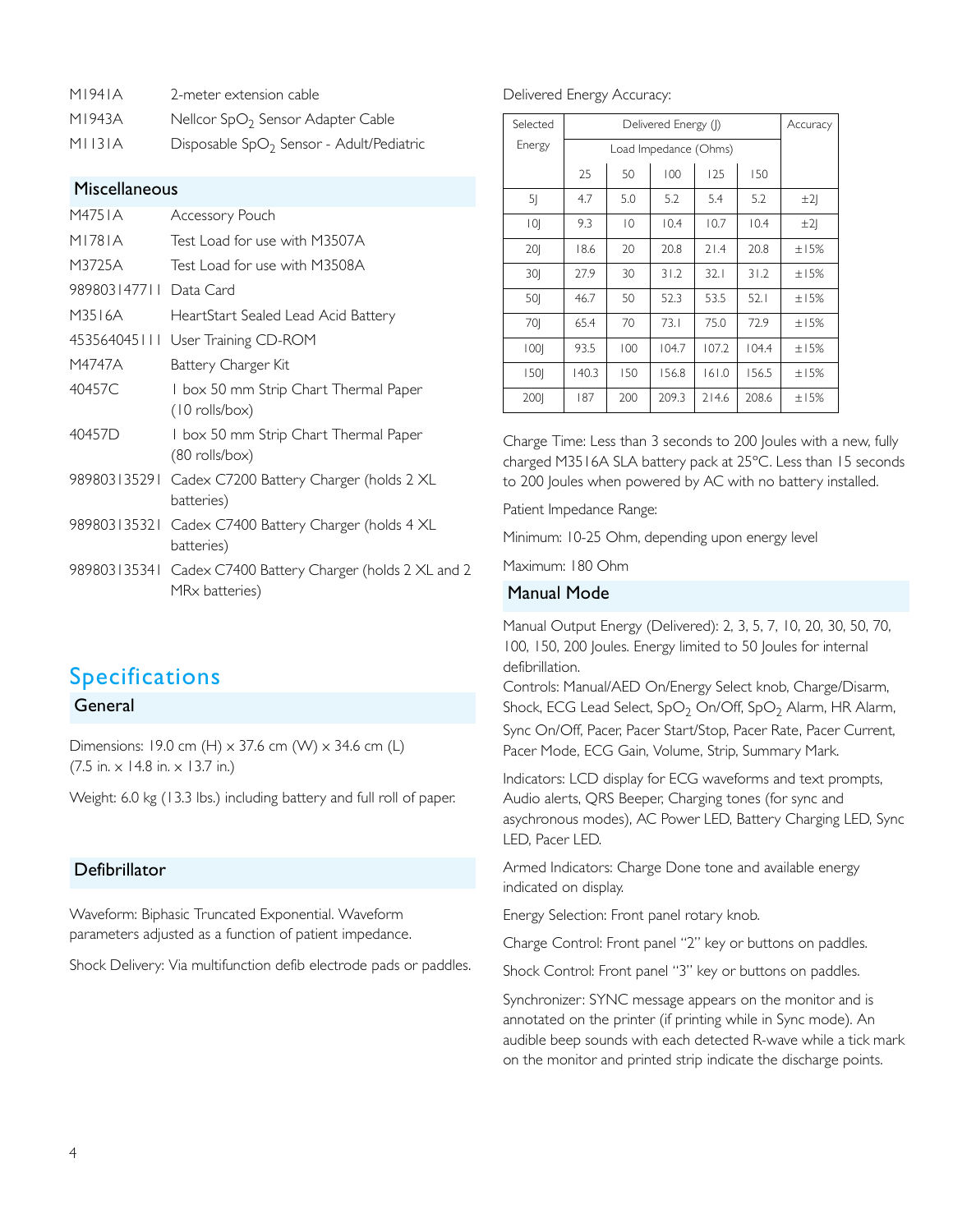Synchronizer delay is less than 60 msec from peak R-wave to peak current of the defibrillation discharge.

#### AED Mode

AED Energy Profile: Fixed energy (150 Joules).

AED Shock Series: 1, 2, 3, 4 shocks per series.

Shock Series Timer: off, 30, 60, 90, 120, 150, 180, or 210 seconds.

Text and Voice Prompts: Extensive text/audible messages guide user through protocol.

AED Controls: On, Off, Pause/Resume, Analyze/Stop Analysis, Shock, Lead Select,  $SpO<sub>2</sub>$  On/Off,  $SpO<sub>2</sub>$  Alarms, HR Alarms, ECG Gain, Volume, Strip, Summary Mark.

Indicators: LCD display for ECG waveforms and text prompts, Audio alerts, voice prompts, QRS Beeper, Charging tones, Charge Done Tone, Printer, AC Power LED, Battery Charging LED.

Armed Indicators: Charge Done tone, available energy indicated on display; Voice Message.

Patient Analysis: Per protocol, evaluates patient ECG and signal quality to determine if a shock is appropriate and evaluates connection impedance for proper defibrillation pad contact.

Shockable Rhythms: Ventricular fibrillation with amplitude greater than 100 uV and wide complex ventricular tachycardia with rates greater than 150 bpm.

Sensitivity and Specificity: Meets AAMI guidelines.

#### ECG Monitoring

Inputs: Single channel ECG may be viewed on display and printed. Pads ECG is obtained through 2 multifunction defibrillation electrode pads. Lead I, II, or III is obtained through the 3-lead ECG cable and separate monitoring electrodes. With a 5-lead cable, lead aVR, aVL, aVF, and any one of the V (1-6) leads can also be obtained.

Lead Fault: LEADS OFF message and dashed line appear on the display if an electrode or lead wire becomes disconnected.

Paddle Fault: NO PADDLES CONNECTED message and dashed line appear on the display if paddles become disconnected.

Pad Fault: PADS OFF message and dashed line appear on the display if the pads become disconnected.

Heart Rate Display: Digital readout on display from 15 to 300 bpm, with an accuracy of  $\pm 10\%$ .

Heart Rate Alarms: Configurable pairs of low and high heart rate alarm limits: 30 to 100, 60 to 140, 90 to 160 and 120 to 200 bpm.

Hands Free Defibrillation Cable Length: 7 ft. (2.13 m).

ECG Cable Length: 12 ft. (3.7 m).

Common Mode Rejection: Greater than 90 dB measured per AAMI standard for cardiac monitors (EC 13).

ECG Size: 2.5, 5, 10, 20, 40 mm/mV.

Frequency Response: AC Line Filter: 60 Hz or 50 Hz. Pads ECG for Display: Monitor (.15-40 Hz) or EMS (1-30 Hz). Pads ECG for Printer: Monitor (.15-40 Hz) or EMS (1-30 Hz). Leads ECG for Display: Monitor (.15-40 Hz) or EMS (1-30 Hz). Leads ECG for Printer: Diagnostic (.05-150 Hz) or EMS (1-30 Hz) or Monitor (.15-40 Hz).

Patient Isolation (defibrillation proof): ECG: Type CF  $SpO<sub>2</sub>: Type CF$ Defib: Type BF

#### **Display**

Type: LCD - TFT Color Liquid Crystal Display.

Size: 111.4 mm x 83.5 mm.

Resolution:  $320 \times 240$  pixels.

Sweep Speed: 29 mm/s nominal (stationary trace; sweeping erase bar).

Viewing Time: 4 seconds.

#### Battery

Type: 2 Ah, 12V, rechargeable, Sealed Lead Acid.

Dimensions: 2.4 in. (H)  $\times$  0.94 in. (W)  $\times$  7.2 in. (D) (61.7 mm  $\times$ 23.9 mm x 182 mm).

Weight: 1.4 lbs. (0.65 kg)

Charge Time: Approximately 14.5 hours to 100%. Approximately 3 hours to 90%, indicated by LED on front panel.

Capacity: 100 minutes ECG monitoring or 50 full-energy discharges or 75 minutes ECG monitoring while pacing (with a new, fully charged battery at room temperature, 25º C).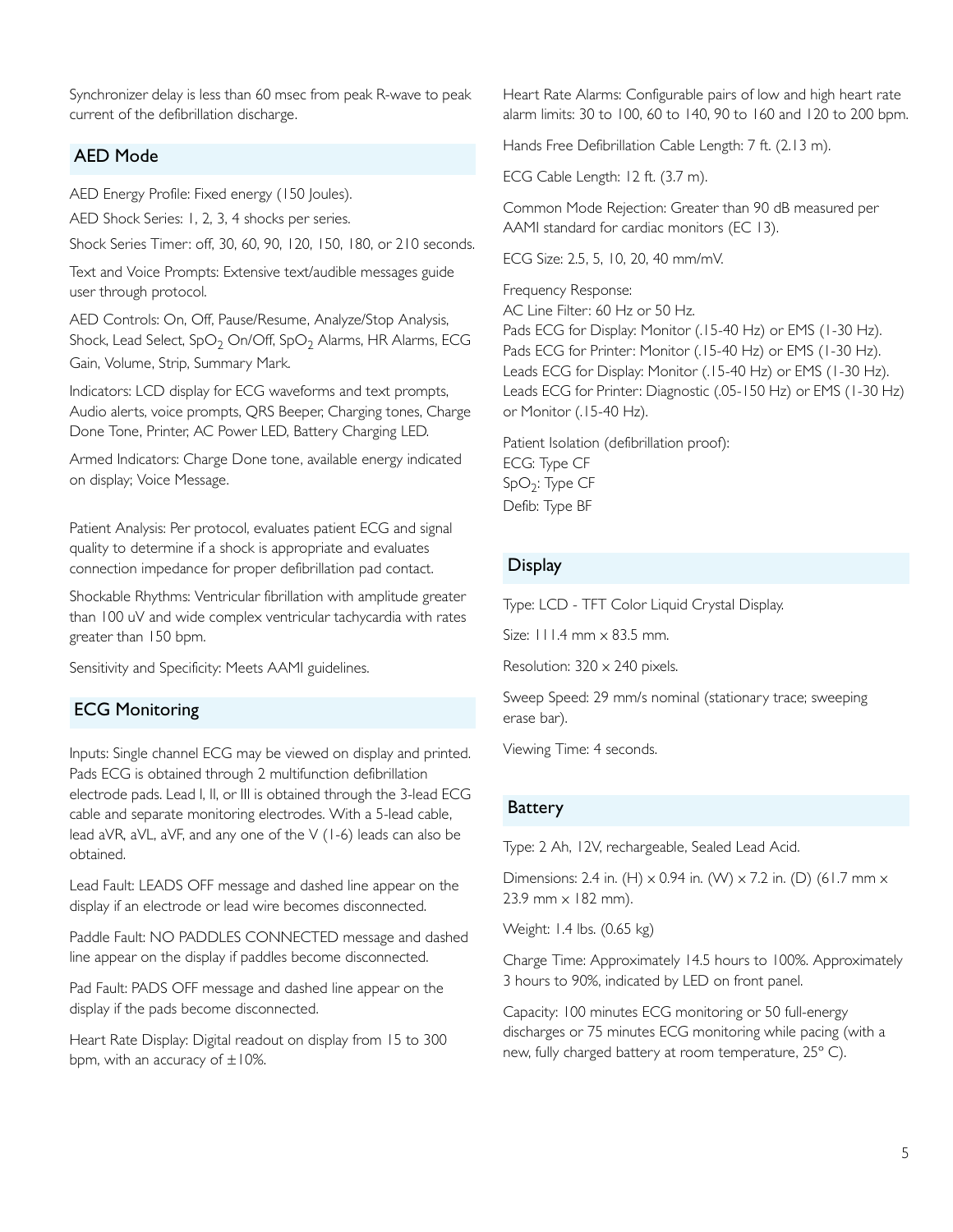Battery Indicators: LOW BATTERY message appears on display when at least 10 minutes of monitoring time and 5 maximum energy discharges remain (with a new battery at room temperature, 25º C).

Battery Storage: Should not be stored above 40ºC for extended periods of time.

Charger Output: Unit can be operated using only AC Power, with no battery installed.

#### Thermal Array Printer

Continuous Real-Time Strip: User starts and stops the strip. The strip prints the selected ECG lead with the following data:

Header 1: Date, Time, Heart Rate, the  $SpO<sub>2</sub>$  Value (if available) and the text "Delayed" if printing has been configured for Delayed Mode. Prints every 12 seconds.

Header 2: Current mode (AED/Manual), Lead, Gain, filter setting, the text "Sync" (if Sync has been enabled), and Pacer Settings (consisting of the Pacer Mode, Rate and Current, if presently pacing the patient). Prints every 12 seconds with Header 1.

Header 3: Changes in Mode, Gain, Lead, Sync, and Pacer Settings.

Footer: Drug Annotations,  $HR/SpO<sub>2</sub>$  limits on a Limit Alarm, the Results of Analysis in AED Mode (No Shock Advised, Shock Advised or Cannot Analyze), Charging to xxx |, Shock Delivered, No Shock Delivered, Disarm, Battery Low.

Symbols: Mark Triangle (for presses of the Mark key), an Alarm Bell (Alarm Limits Violations), Lightning Bolt (Shock Delivered; followed by "b" for biphasic), Vertical Strip Boundaries/Pacer/Sync Tick marks.

Event printing: Mark key automatically documents ECG and events during defibrillation episodes. The Mark key can annotate the event with one of the following labels: Epinephrine (Adrenaline in U.K. and Australia), Atropine, Lidocaine and Other.

Auto Printing: The printer can be configured to automatically print on Mark, Charge, Shock and Alarm.

Delayed Printing: The printer can be configured to run real time or with a 6 second delay.

Reports: The following can be printed: Event Summary, Configuration, Extended Self Test, System Log, Battery Capacity Test, Shift/System Check.

Speed: 25 mm/s with an accuracy of  $\pm$  5%.

Amplitude Accuracy:  $\pm$  10% or  $\pm$  50 uV, whichever is greater.

Paper Size: 50 mm by 30 m (100 ft.).

#### Noninvasive Pacing

Waveform: Monophasic Truncated Exponential

Current Pulse Amplitude: 10 mA to 200 mA (5 mA resolution); accuracy 10 mA to 50 mA  $\pm$  5 mA, 50 mA to 200 mA  $\pm$  10%.

Pulse Width: 20 ms with accuracy +0, -5 ms.

Rate: 30 ppm to 180 ppm (10 ppm increments); accuracy  $\pm$  1.5%.

Modes: Demand or Fixed Rate

Refractory Period: 340 msec (30 to 80 ppm); 240 msec (90 to 180 ppm).

#### SpO<sub>2</sub> Pulse Oximetry

Accuracy with: M1191A sensor - 1 standard deviation 70% to 100%, ± 2.5% M1191AL sensor - 70% to 100%, ± 2.5% M1191B sensor - 70% to 100%, ± 2.5% M1191BL sensor - 70% to 100%, ± 2.5% M1192A sensor - 1 standard deviation 70% to 100%, ± 2.5% M1194A sensor - 1 standard deviation 70% to 100%, ± 4.0% M1131A sensor - 1 standard deviation 70% to 100%, ± 3.0% M1191T sensor - 70% to 100%, ± 3.0% M1192T sensor - 70% to 100%, ± 3.0% M1196T sensor - 70% to 100%, ± 3.0% M1196A sensor - 70% to 100%, ± 3.0%

Pulse Rate Accuracy: 2% or 1 bpm (whichever is greater).

Wavelength Range: 500 to 1000 nm.

Emitted Light Energy: Less than or equal to 15 mW.

Display Update Interval: Less than or equal to 60 seconds.

Resolution: 1%.

 $SpO<sub>2</sub>$  Alarm Limits: Three preset low alarm limits: 90%, 85% and 80%.

INOP Alerts: Triggered by disconnected sensor, noisy signal, light interference or low signal (non-pulsatile).

#### Event Storage

Internal Event Summary: The Internal Event Summary stores up to 300 events and up to 50 waveforms.

Events can be marked with a Mark symbol and, if configured for drug annotation, the following labels can be added: Epinephrine (Adrenaline in U.K. and Australia), Atropine, Lidocaine or Other.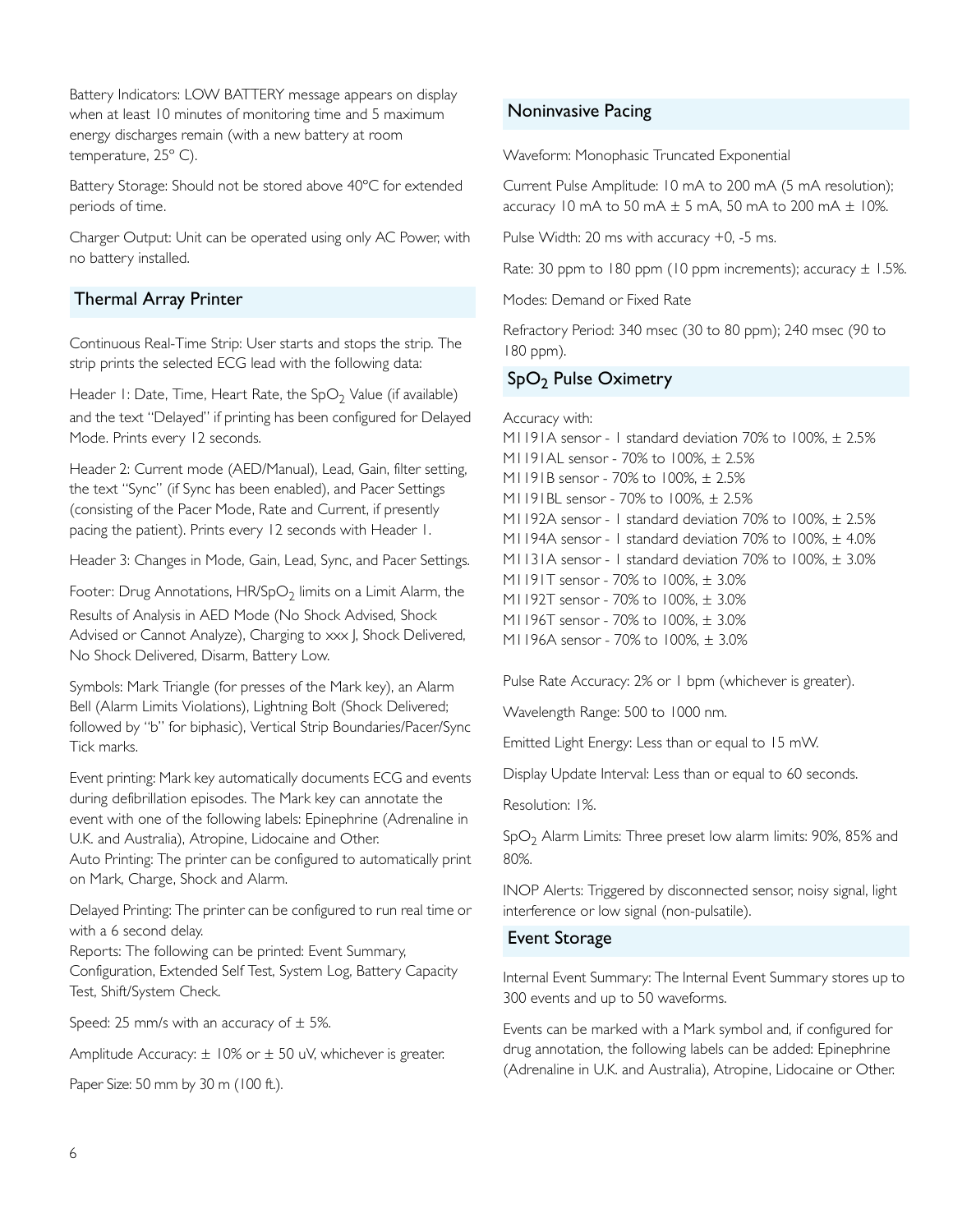The Summary key on the front panel is used to print the internal Event Summary.

Data Card Event Summary: The Data Card stores continuous ECG waveforms and events on a Type II PCMCIA card.

#### Environmental

Temperature: 0º C to 55ºC operating; -20º to 70ºC storage.

Charging the battery at temperatures above 35ºC may degrade battery life.

Storing the battery for extended periods at temperatures above 40ºC will reduce battery capacity and degrade battery life.

Humidity: Up to 95% Relative Humidity

Printer paper may jam if paper is wet.

Thermal Printer may be damaged if wet paper is allowed to dry while in contact with printer elements.

Altitude: Operating: up to 15,000 ft. Storage: up to 15,000 ft.

Shock: Philips Medical Systems, Section 760 Class B1 Drop Test (200 G's <3 msec pulse).

Vibration: Philips Medical Systems, Section 759 Class B1 Vibration.

Water Resistance: Meets IEC 60601-2-4, IPX 0.

EMC: Meets EN 60601-1-2

Safety: Meets IEC 60601-1 (EN 60601-1), UL 2601-1, CAN/CSA C22.2 No. 601-1.

Other Considerations: Equipment not suitable for use in the presence of a flammable anesthetic mixture with air, oxygen or nitrous oxide.

Mode of Operation: Continuous.

AC Line Powered: 100-240 VAC, 50/60 Hz, 1.5A (Class 1)

Battery Powered: 12 V rechargeable, SLA